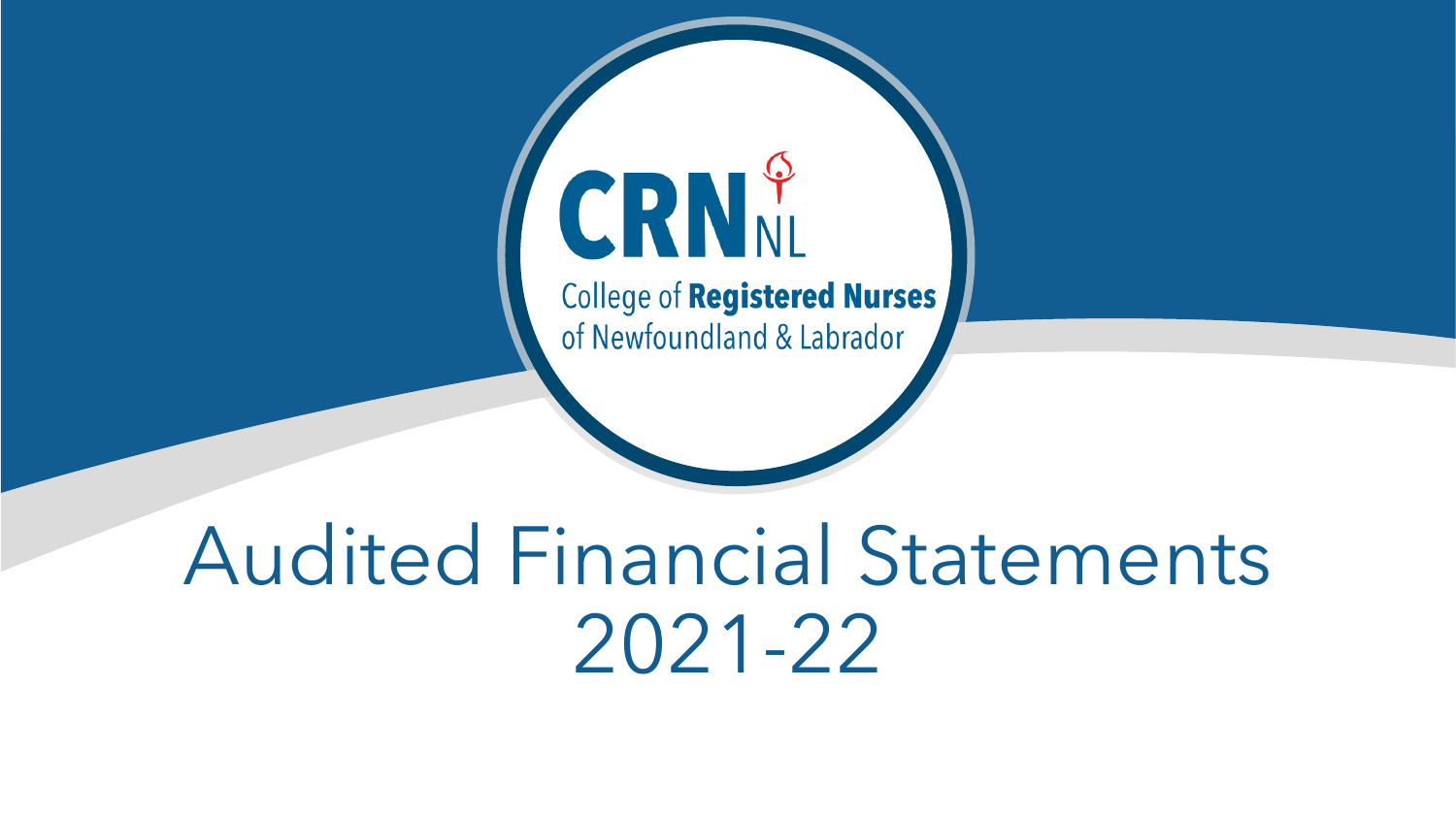# What are financial statements

**Audited Financial statements contain:** 

- Auditors Report
- Financials (Stmt of Financial Position, Stmt of Operations; and **Stmt of Cash Flows)**
- Notes to the Financial Statements

These are used to gauge an entity's performance and overall fiscal health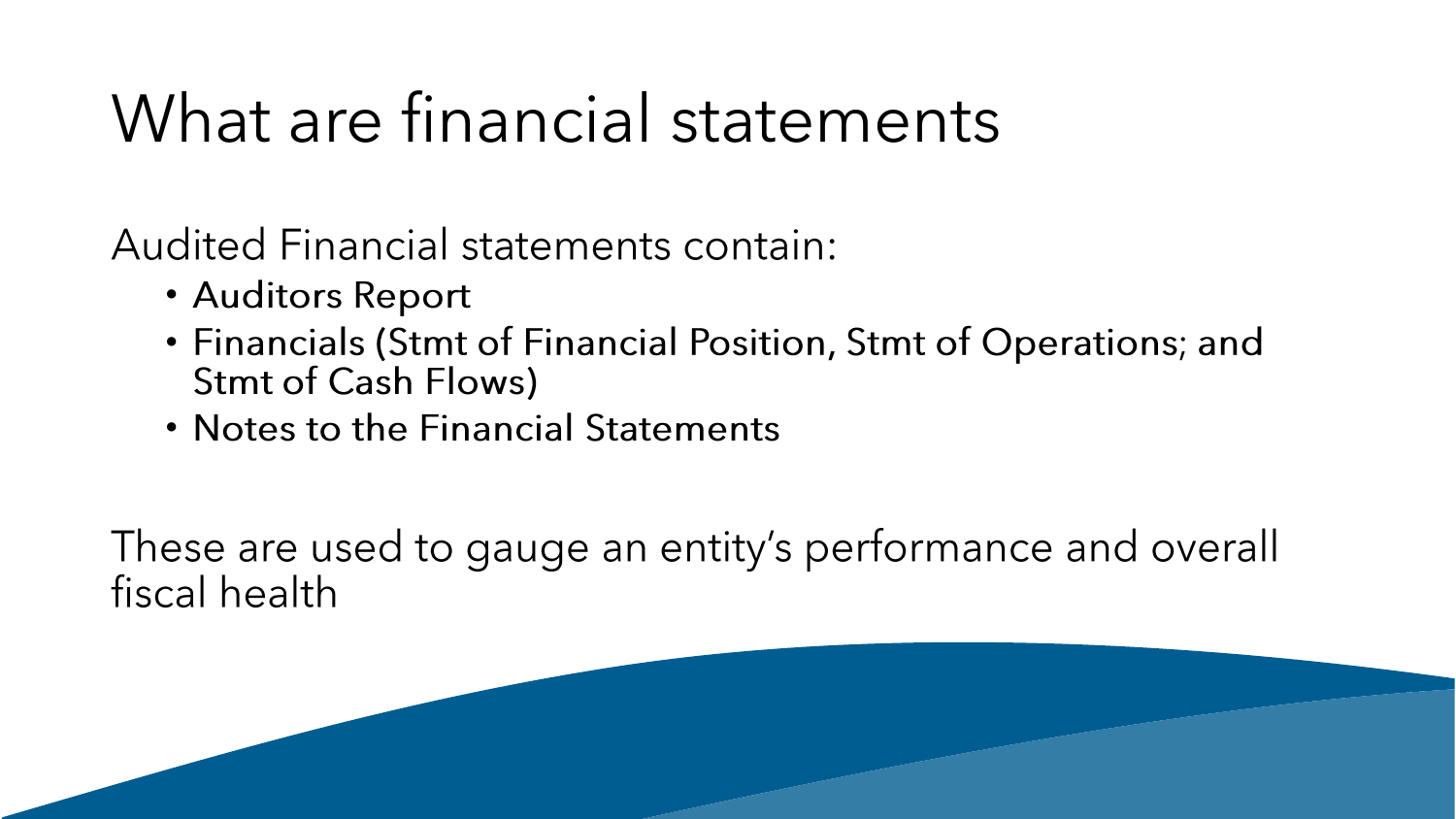## Auditors Report

- The Auditors used KPMG
- Audit opinion:

"The financial statements present fairly, in all material respects the financial position of CRNNL as at 31 March 2022"

"in accordance with Canadian Accounting Standards for not-for-profit organizations"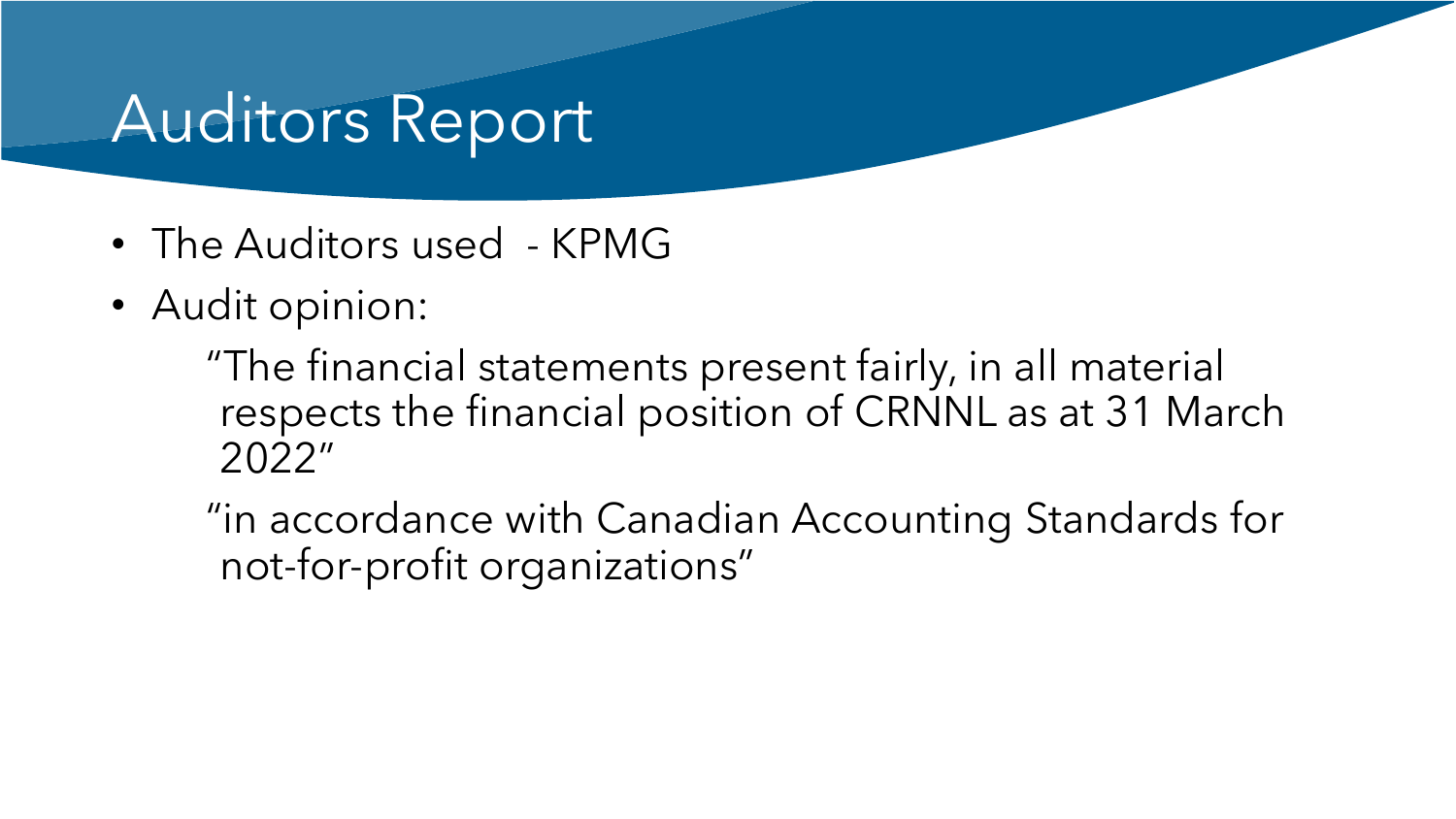#### Financial Statements

#### **Statement of Financial Position**

- Reports the position at a point in time
- It explains:

What we OWN - our ASSETS

 $($ \$6,988,216)

What we OWE - our LIABILITIES  $($3,016,583)$ 

The Difference is our EQUITY or "NET ASSETS" ASSETS - LIABILITIES = NET ASSETS  $( $3,971,633)$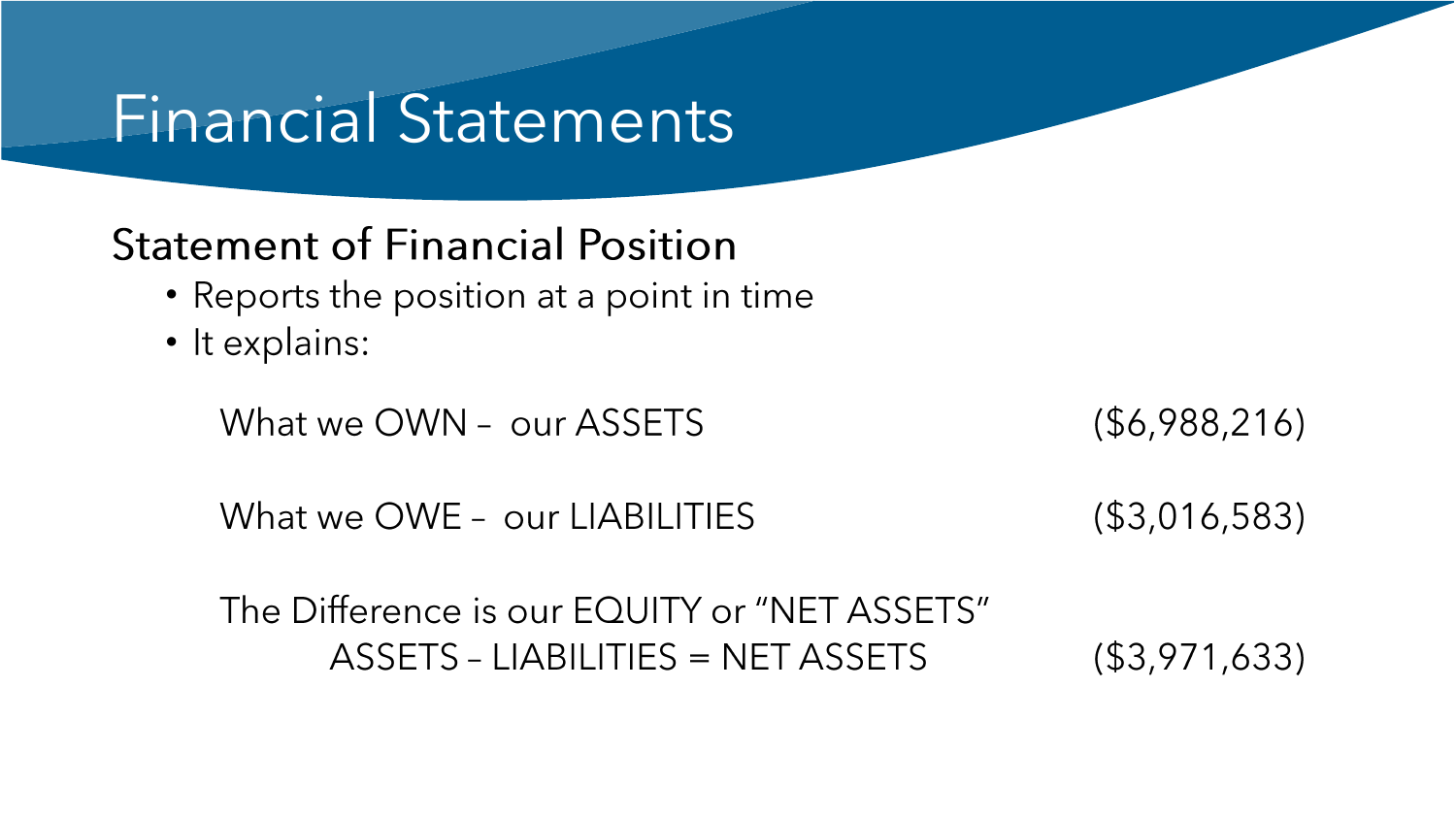## Statement of **Operations**

- Report of All Revenue & Expenses over the year
- Revenue is **up** from the prior year due to the more nursing licenses issued while other revenue like late fees are down
- Expenses *overall* are **down** from prior year

| <b>INCREASED EXPENSES</b>                                                 | <b>DECREASED EXPENSES</b>                                    |
|---------------------------------------------------------------------------|--------------------------------------------------------------|
| Salaries: 1% July-21 & Jan-22<br>increases + prior year COVID<br>subsidy  | <b>Communications: website</b><br>build completed prior year |
| <b>Practice &amp; Policy: website/</b><br>program for new CCP             | <b>Registration: some</b><br>MyCRNNL work postponed          |
| Administration: oil costs,<br>building work, cyber audit                  | PCR: legal costs lower, virtual<br>hearings                  |
| <b>Expenses of Council: new</b><br>strategic plan work with<br>consultant | <b>Affiliations: CNA</b><br>membership stopped Dec 1         |
| Unrealized loss on market<br>value of investments                         | Depreciation: prior year w/o<br>of asset                     |
|                                                                           | Realized gain on sole<br>investments higher                  |
|                                                                           | <b>Other: Flood proceeds and</b><br>disbursements prior year |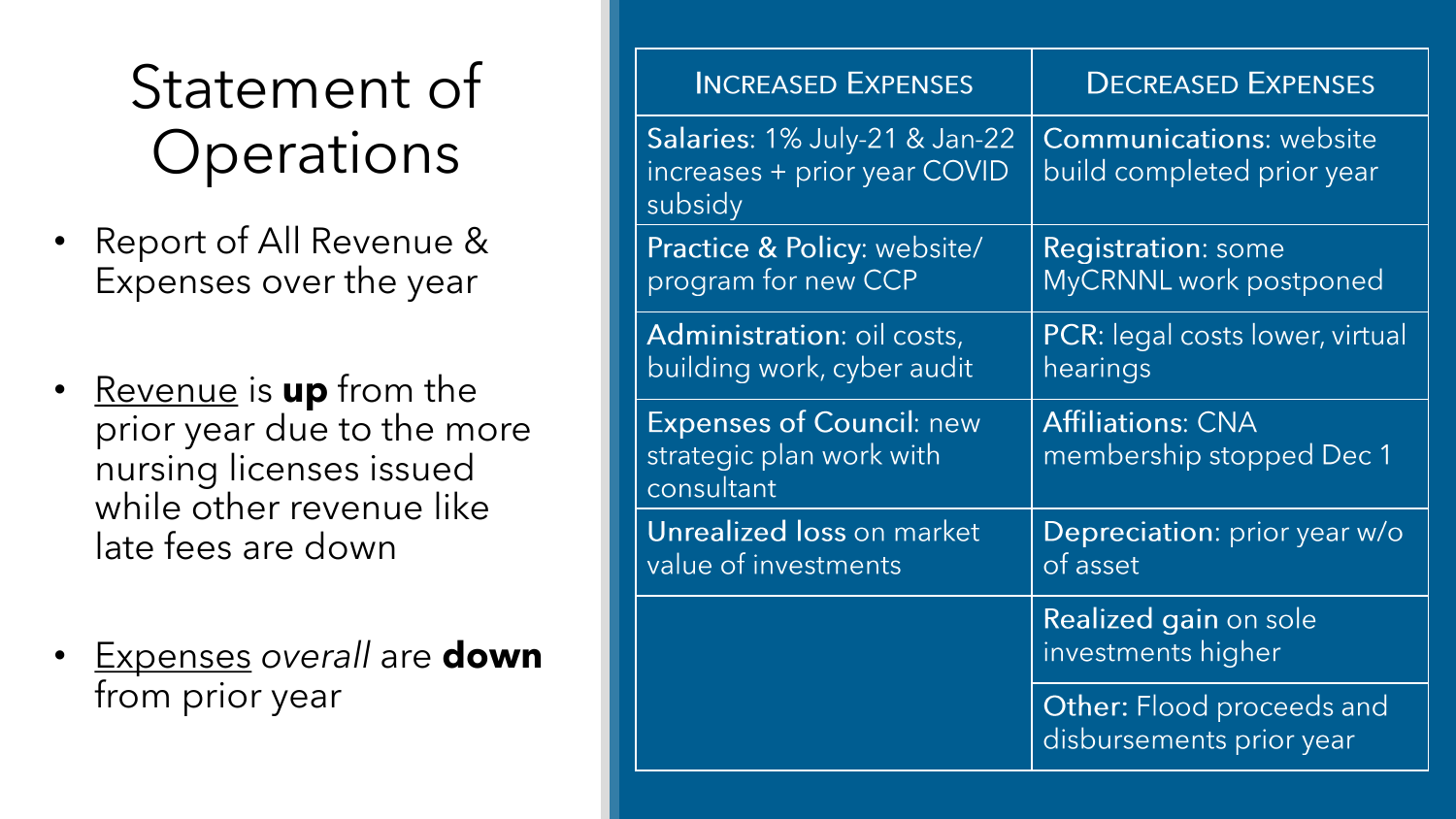# Statement of Changes in Net Assets

- Explains the increases and decreases in all the funds on the Statement of Financial Position
- Remember the Net assets increased over last year by \$346,418 The Excess of Revenue over expenses
	- For example, Capital assets increased by \$17.8k due new hardware purchases it decreased by \$33k for depreciation of existing assets like the building, desks, computers etc
- This stmt is included to ensure any restrictions on net assets are followed such as how to use OR built up the Conduct Review Plan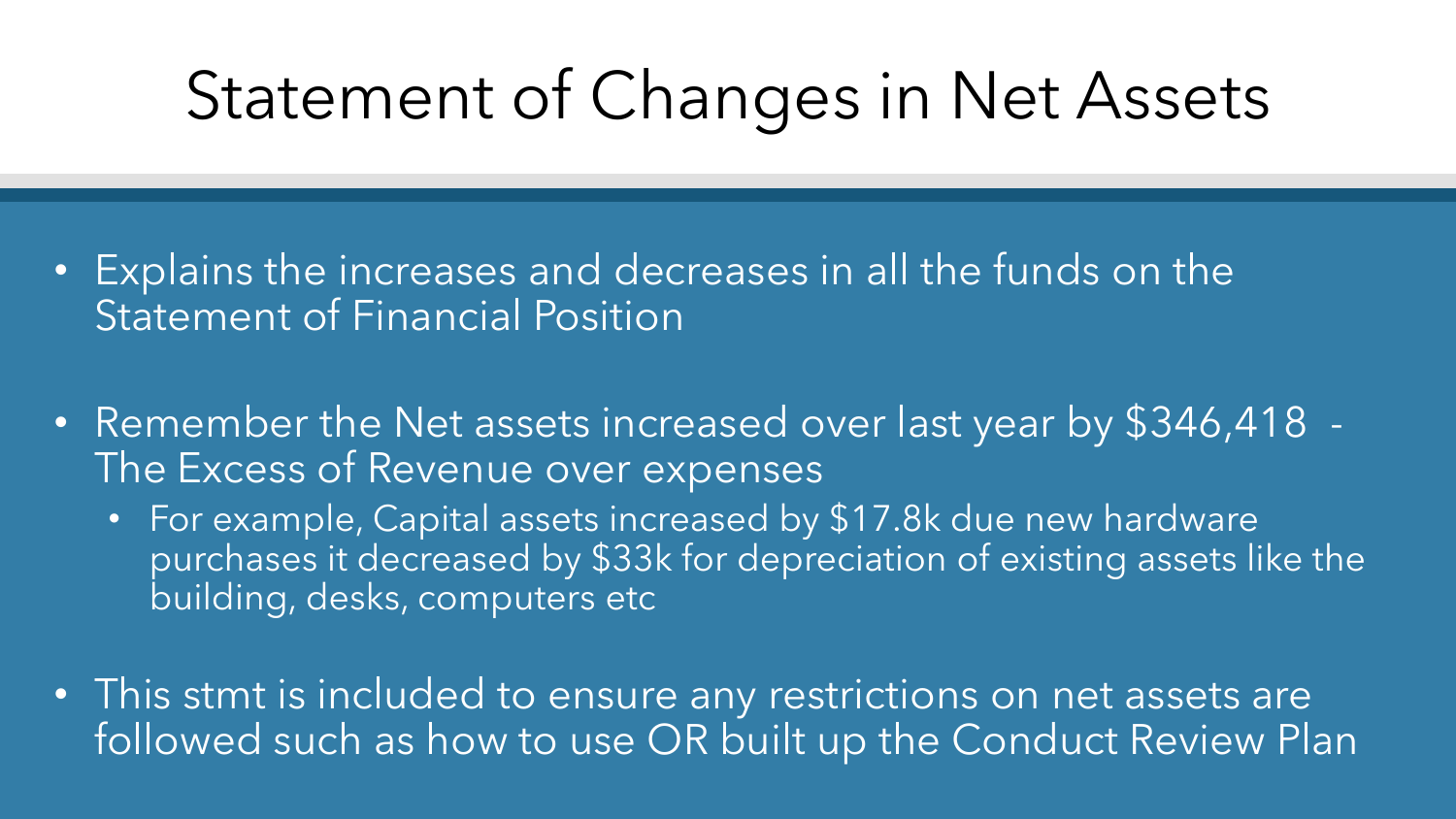# Statement of Cash Flows

- Explains the changes in cash how much was generated and how much was used
- Details the SOURCES of an entity's cash and its USES of cash over a specific time - for us that is the fiscal year 1 April 2021 to 31 March 2022
- It's the best resource for testing our liquidity and determining cash viability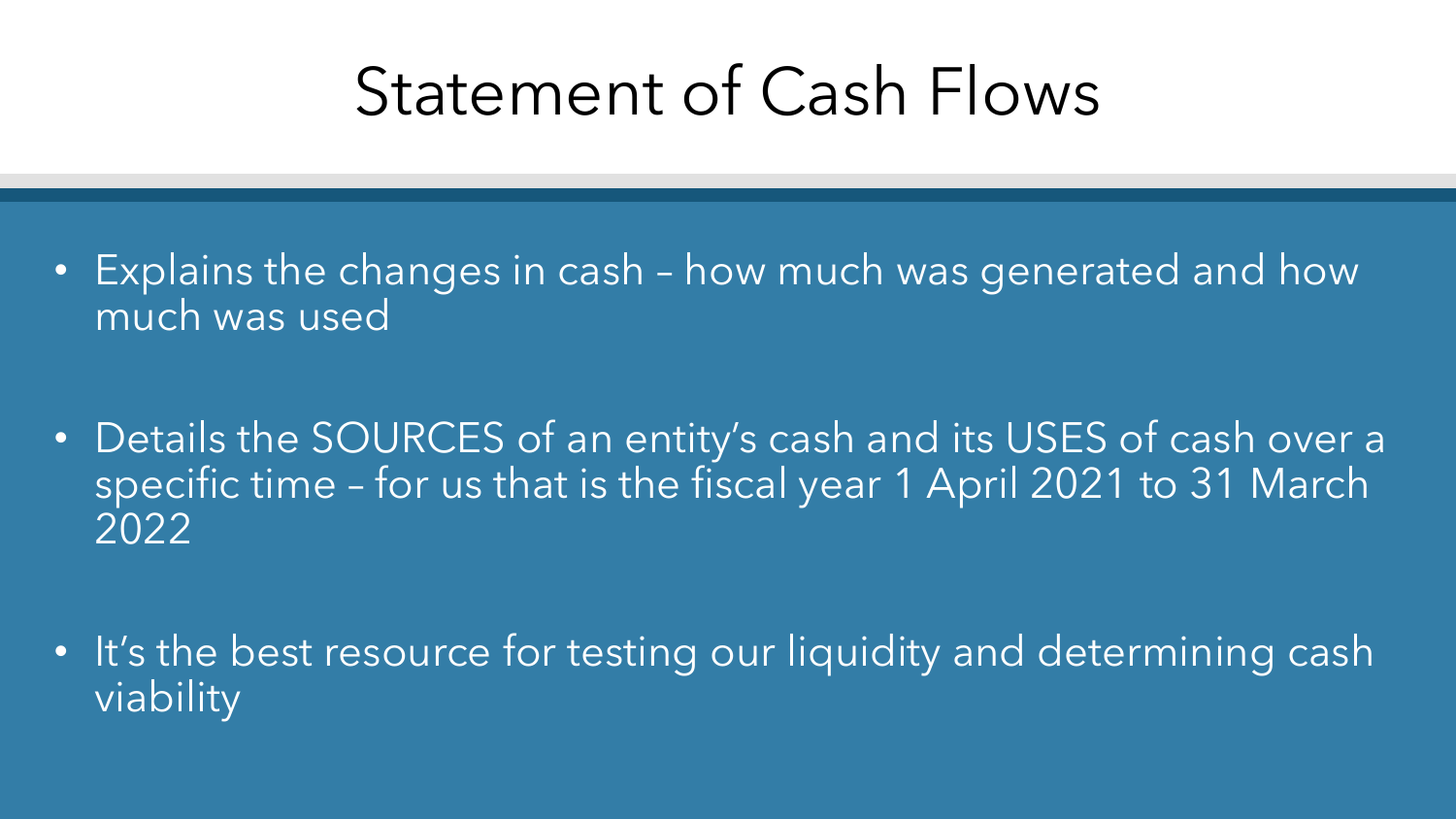# Notes to the Financial Statements

- The additional information added to help explain particular items in the statements
	- They clarify individual statement line items

For example:

- Note 3 explains what makes up our Capital assets
- Note 4 our Accounts payable and **Accrued Liabilities**
- Note 5 our Affiliation fees
- Note 6 amounts paid to Related parties - Chair / Council
- Note 7 explains the flood loss of July 2020 for comparative purposes
- Note 10 increase/decreases to various plans - Global Member Services, **Conduct Review, Bldg Contingency**